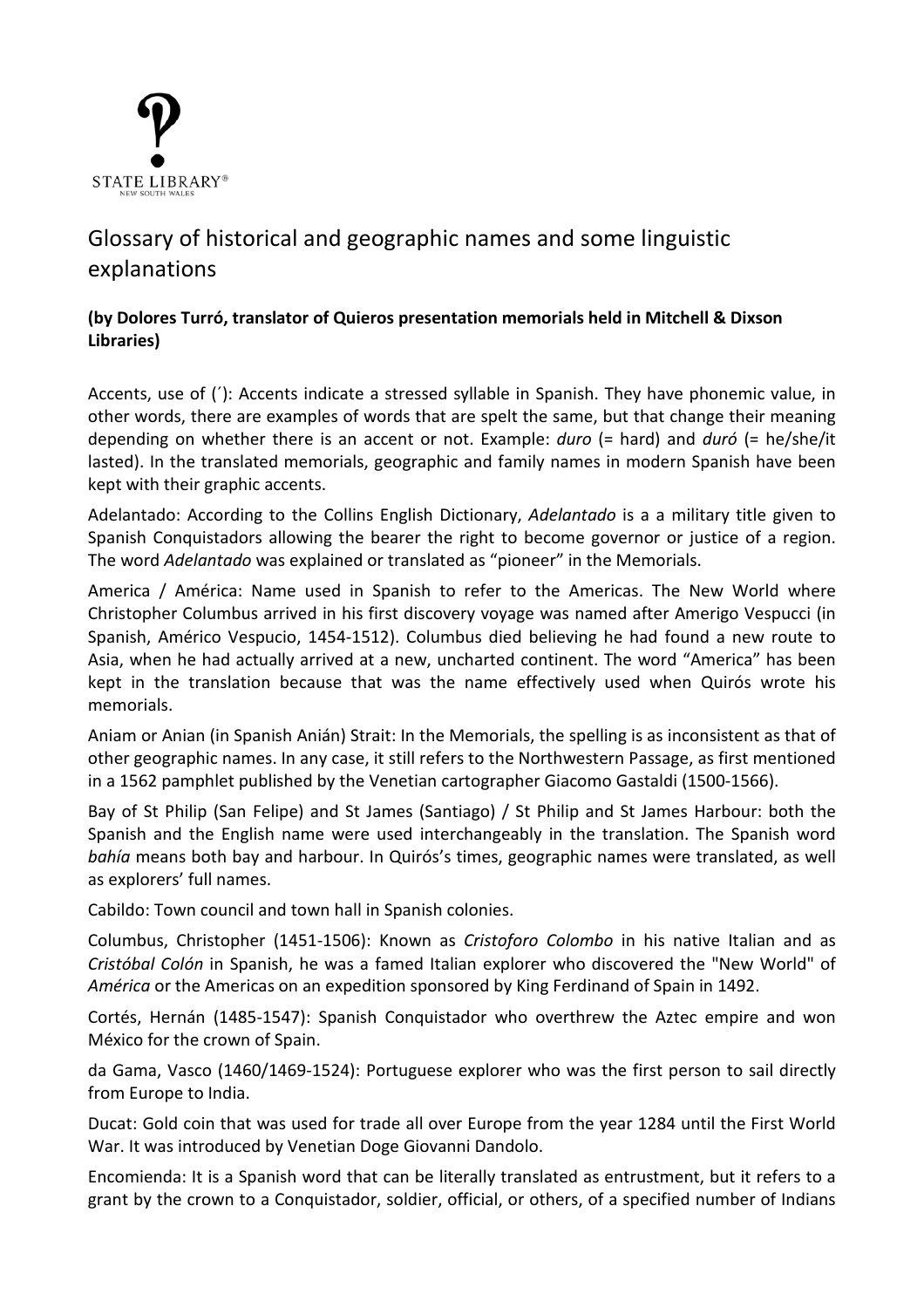living in a particular area. *Encomenderos* were the receivers of such grants and could exact tribute from the Indians in gold, in kind, or in labour and were required to protect them and instruct them in the Christian faith. *Encomiendas* did not include a land grant, but in practice *encomenderos*  gained control of the Indians' lands. In the translated Memorials, the word *encomienda* is used sparingly, but its meaning is explained within a given context.

On Fernández de Quirós, Pedro (1565-1614): modern Spanish spelling of Pedro Fernandes de Queiros (in Portuguese).

Indians: In the same way as the word *América*, the word *Indio* – translated as Indian – takes up another meaning in Spanish and it is used with reference to the indigenous populations in the New World under Spanish rule.

Lima: Also referred to as "City of Kings" in the Quirós Memorials, was founded by Spanish Conquistador Francisco de Pizarro in 1535. El Callao, located west of Lima, was founded in 1537 and became the main port for Spanish commerce in the Pacific at that time.

Magellan, Ferdinand (1480-1521): Portuguese explorer known as *Fernão de Magalhães* in his native language and as *Fernando de Magallanes* in Spanish. While in the service of Spain, he led the first European voyage of discovery to circumnavigate the globe.

Maravedí:Name of various Iberian gold (and later silver) coins issued between the eleventh and fourteenth centuries, as well as the name of different Iberian accounting units between the eleventh and nineteenth centuries.

New Spain or Viceroyalty of New Spain: It was established after Hernán Cortés conquered the Aztec Empire (from 1519 to 1521). Its greatest extension included much of North America, south of Canada, present-day Mexico and Central America (excluding Panama), and most of the US west of the Mississippi River and the Floridas. New Spain also included the Spanish East Indies (the Philippine Islands, the Mariana Islands, the Caroline Islands, Taiwan and part of the Maluku Islands) and the Spanish West Indies (Cuba, Hispaniola – present-day Haiti and the Dominican Republic), Puerto Rico, Jamaica, the Cayman Islands, Trinidad and the Bay Islands).

Pizarro, Francisco de (1476-1541): Spanish explorer and conquistador who helped Vasco Núñez de Balboa (1475-1519) discover the Pacific Ocean, and after conquering Perú, founded its capital city, Lima, the "City of Kings".

Plaza: All through Spanish America and the Spanish East Indies, the *plaza mayor* used to hold three closely related institutions: the cathedral, the above-mentioned *Cabildo* and *Audiencia* or law court.

Potosí: Capital of the Department of Potosí in Bolivia. It is one of the highest cities in the world and was founded in 1545 as a mining town, at the foot of *Cerro del Potosí* (Mount Potosí in the translated Memorials). In the sixteenth century, this area was regarded as the world's largest industrial complex, where the extraction of silver ore relied on a series of hydraulic mills.

Real (currency): Literally meaning "royal" in Spanish (plural: *reales*), it was a unit of currency in Spain since after the mid-fourteenth century, but changed in value relative to other units introduced. In 1864, the real was replaced the escudo, then by the peseta in 1868, when a real became equivalent to a quarter of a peseta.

Santacruz is a portmanteau made of the words *santa* and *cruz*. The literal translation "Holy Cross" has been often used in the translation of the Quirós Memorials.

Váez (Báez) de Torres, Luis (1565-1607): the present-day Spanish name of Luís Vaez de Torres (Galician) and Luís Vaz de Torres (Portuguese), first navigator in history to have navigated the strait that separates Australia from New Guinea.